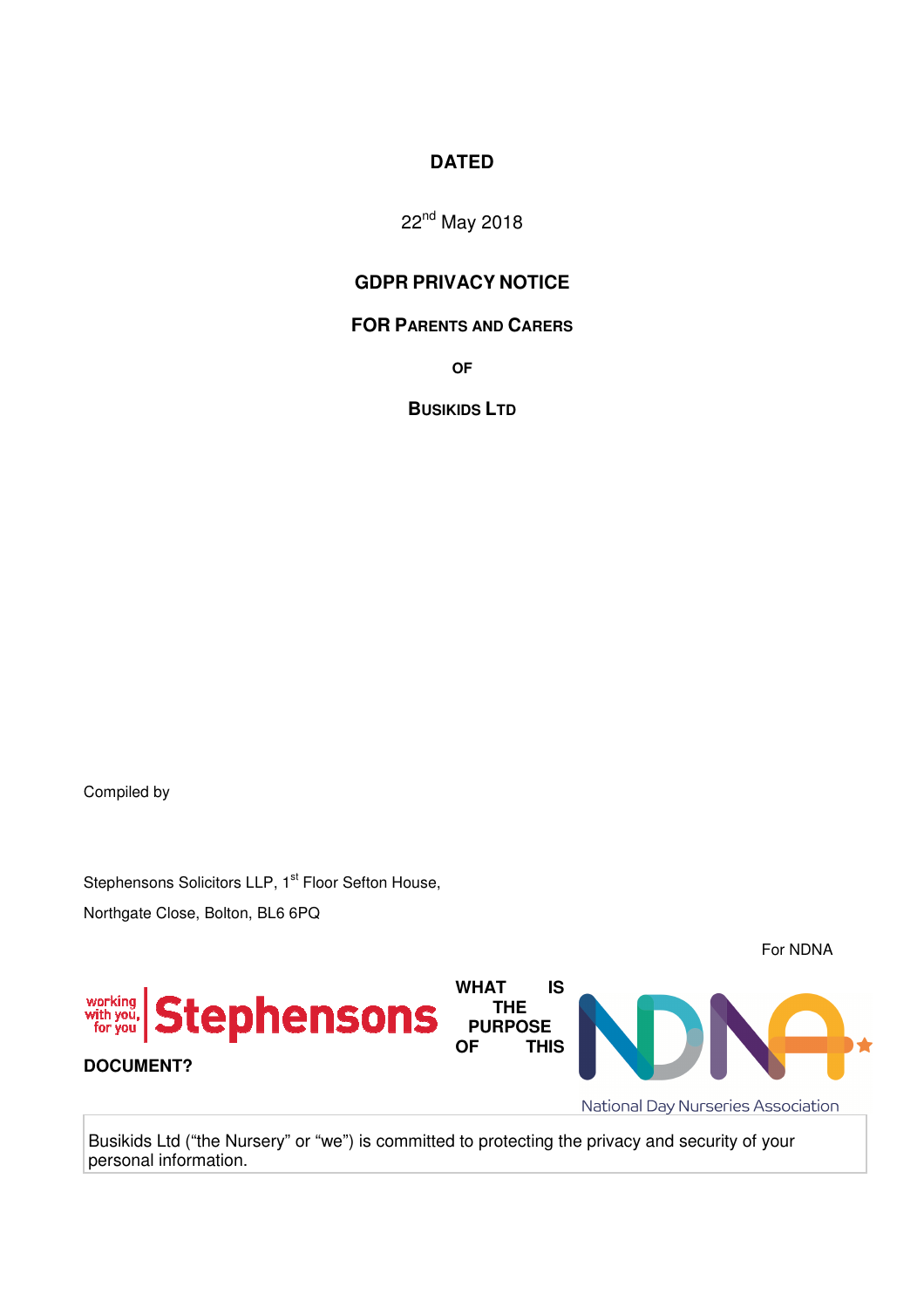This privacy notice describes how the Nursery collects and uses personal information about employees of the Nursery ("Employees"), children attending the Nursery ("Child" or "Children") and the parents of the Children ("Parents") (known collectively as "You" or "Your"), in accordance with the General Data Protection Regulation (GDPR).

The Nursery Busikids is a "data controller". This means that we are responsible for deciding how we hold and use personal information about You. We are required under data protection legislation to notify You of the information contained in this privacy notice.

This notice applies to Children and Parents. This notice does not form part of any contract or to provide services. We may update this notice at any time but if we do so, we will provide You with an updated copy of this notice as soon as reasonably practical.

It is important that Parents read and retain this notice, together with any other privacy notice we may provide on specific occasions when we are collecting or processing personal information about You, so that You are aware of how and why we are using such information and what Your rights are under the data protection legislation.

#### **DATA PROTECTION PRINCIPLES**

We will comply with data protection law. This says that the personal information we hold about You must be:

1. Used lawfully, fairly and in a transparent way.

2. Collected only for valid purposes that we have clearly explained to You and not used in any way that is incompatible with those purposes.

- 3. Relevant to the purposes we have told You about and limited only to those purposes.
- 4. Accurate and kept up to date.
- 5. Kept only as long as necessary for the purposes we have told You about.
- 6. Kept securely.

### **THE KIND OF INFORMATION WE HOLD ABOUT YOU**

Personal data, or personal information, means any information about an individual from which that person can be identified. It does not include data where the identity has been removed (anonymous data).

There are "special categories" of more sensitive personal data which require a higher level of protection, such as information about a person's health or sexual orientation.

#### **Children:**

We will collect, store, and use the following categories of personal information about Children:

- Name
- Date of birth
- Home address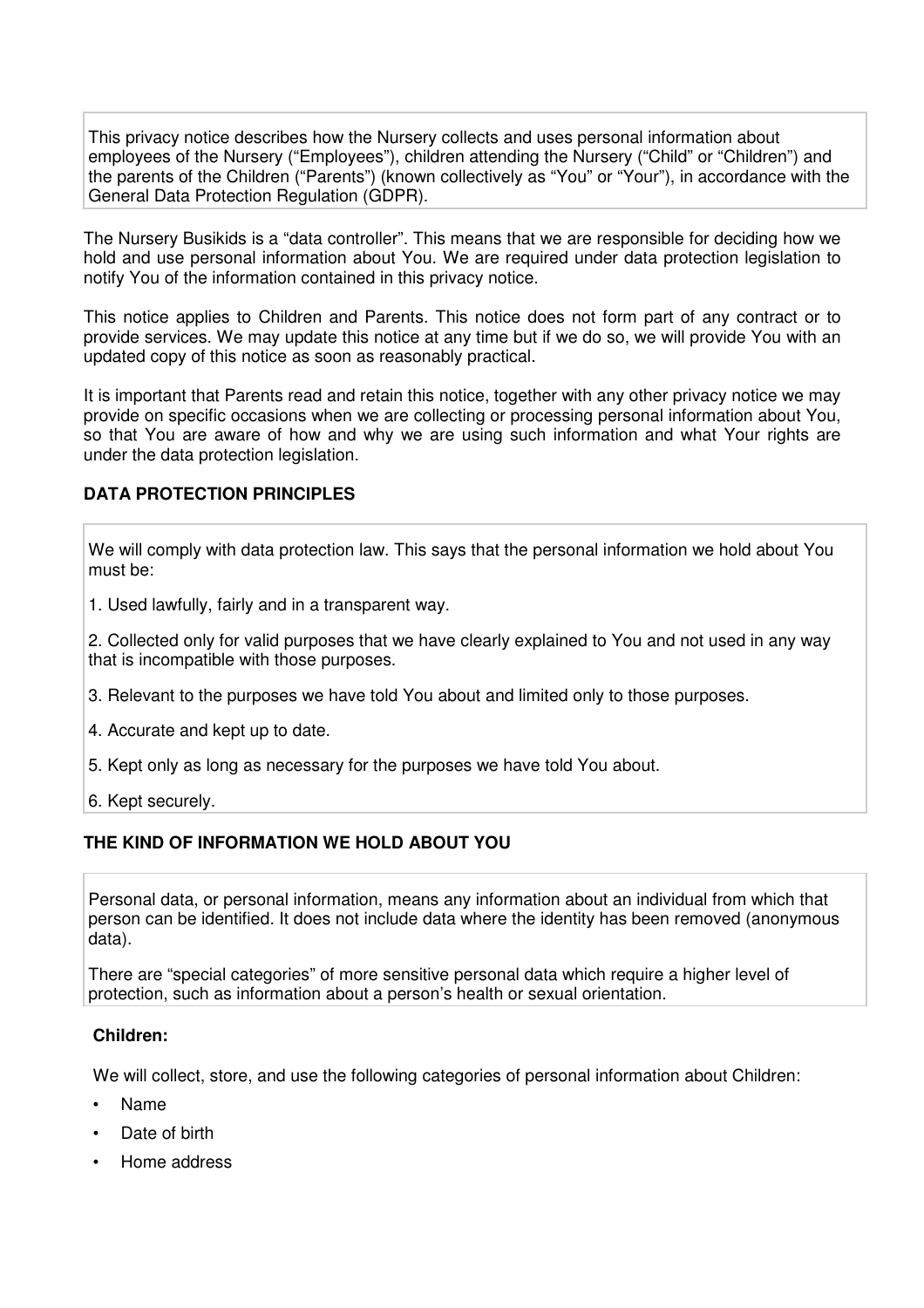- Dietary requirements
- Attendance information
- Photographs of the Child to signpost Children to where their belongings are stored at the Nursery that they attend, and also for general display purposes
- Emergency contact should Parents be unavailable and the emergency contact's contact details
- A digital (iconnect) and/or paper format record for each Child containing the work of the Child whilst at the Nursery, observations about the Child's development whilst at the Nursery from Employees of the Nursery, specific examples of the Child's progress, photographs demonstrating the Child's development whilst at the Nursery, and personal details of the Child (e.g. their date of birth) ("Progress Report")
- Records relating to individual Children e.g. care plans, common assessment frameworks, speech and language referral forms
- Accidents and pre-existing injuries and incident forms
- Records of any reportable death, injury, disease or dangerous occurrence
- Observation, planning and assessment records of Children in digital/paper format

We may also collect, store and use the following "special categories" of more sensitive personal information:

- Information about a Child's race or ethnicity, spoken language, nationality and religion
- Information about a Child's health, including any medical condition, health and sickness records.
- Information about a Child's accident or incident reports including reports of pre-existing injuries and dietary information
- Information about a Child's incident forms / child protection referral forms / child protection case details / reports.

#### **Parents:**

We will collect, store, and use the following categories of personal information about Parents:

- Name
- Home address, work address, family details, emergency  $3<sup>rd</sup>$  contact
- Telephone numbers, and personal email addresses.
- National Insurance number.
- Bank account details. Payment reference details, government funding

We may also collect, store and use the following "special categories" of more sensitive personal information:

- Information about a Parent's race or ethnicity, gender, spoken language and nationality.
- Conversations with Parents where Employees of the Nursery deem it relevant to the prevention of radicalisation or other aspects of the governments Prevent strategy and safeguarding

### **HOW IS YOUR PERSONAL INFORMATION COLLECTED? Children and Parents:**

We collect personal information about Children and Parents from when the initial enquiry is made by the Parents, through the enrolment process and until the Children stop using the Nursery's services.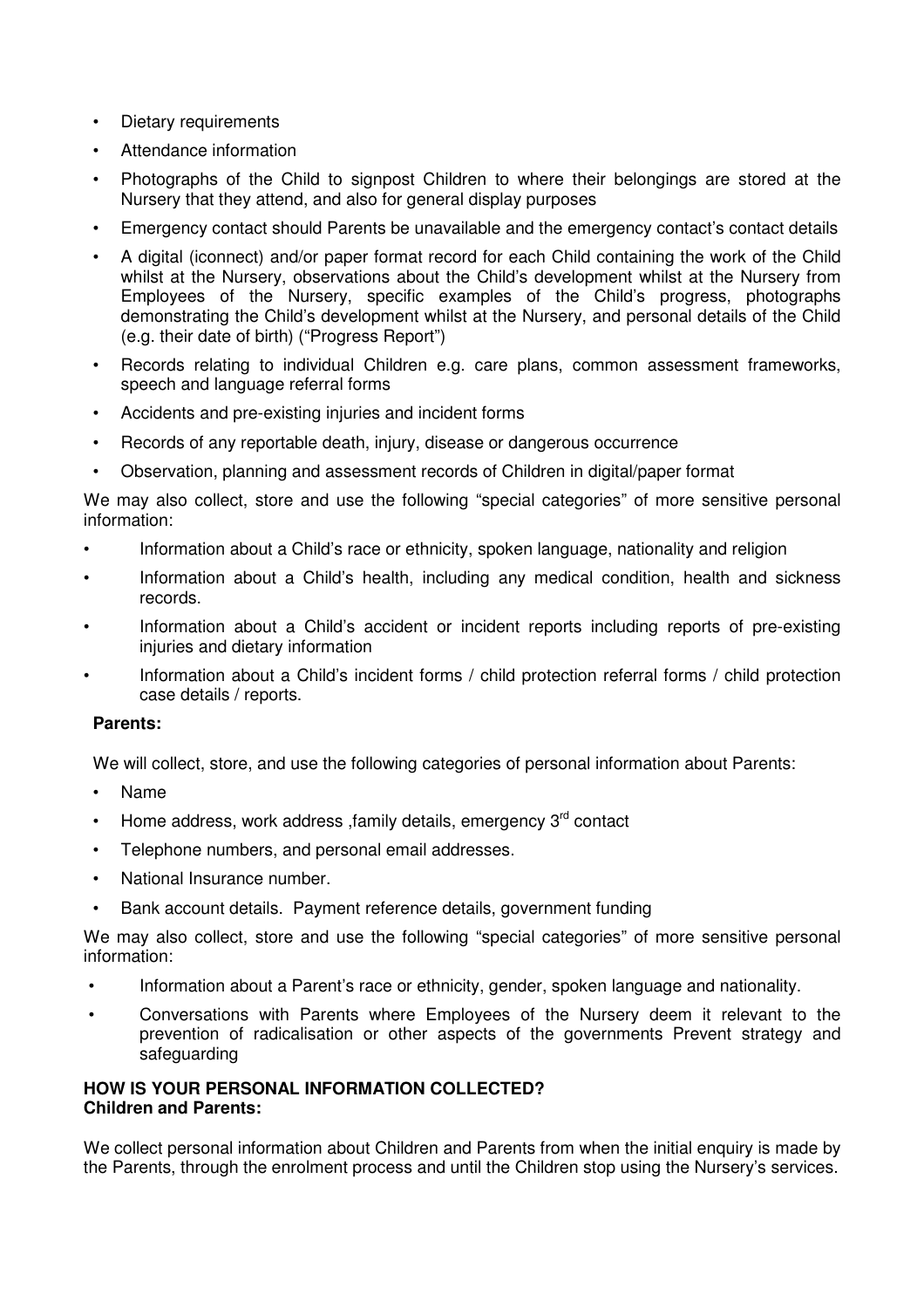## **HOW WE WILL USE INFORMATION ABOUT YOU**

We will only use Your personal information when the law allows us to. Most commonly, we will use Your personal information in the following circumstances:

1. Where we need to perform the contract we have entered into with You.

2. Where we need to comply with a legal obligation.

3. Where it is necessary for our legitimate interests (or those of a third party) and Your interests and fundamental rights do not override those interests.

We may also use Your personal information in the following situations, which are likely to be rare:

1. Where we need to protect Your interests (or someone else's interests).

2. Where it is needed in the public interest or for official purposes.

### **Situations in which the Nursery will use personal information of Children**

We need all the categories of information in the list above (see Children section within the Paragraph entitled 'The Kind of Information We Hold About You') primarily to allow us to perform our obligations (including our legal obligations to Children. The situations in which we will process personal information of Children are listed below.

- Upon consent from the Parents, Personal Data of Children will be shared with schools and/or other settings for progression into the next stage of their education
- Will be shared with external agencies in order to meet the individual needs of the children.
- Personal information of Children will be shared with local authorities without the consent of Parents where there is a situation where child protection is necessary.
- The personal information of Children will be shared with local authorities without the consent of Parents for funding purposes.
- Ofsted will be allowed access to the Nursery's systems to review child protection records.
	- To ensure we meet the needs of the Children
	- To enable the appropriate funding to be received
	- Report on a Child's progress whilst with the Nursery
	- To check safeguarding records
	- To check complaint records
	- To check attendance patterns are recorded
	- When a Child's Progress Report is given to its Parent in order for that Parent to pass the same Progress Report to a school for application or enrolment purposes

#### **Situations in which the Nursery will use personal information of Parents**

We need all the categories of information in the list above (see Parents section within the Paragraph entitled 'The Kind of Information we Hold About You') primarily to allow us to perform our contracts with Parents and to enable us to comply with legal obligations. The situations in which we will process personal information of Parents are listed below.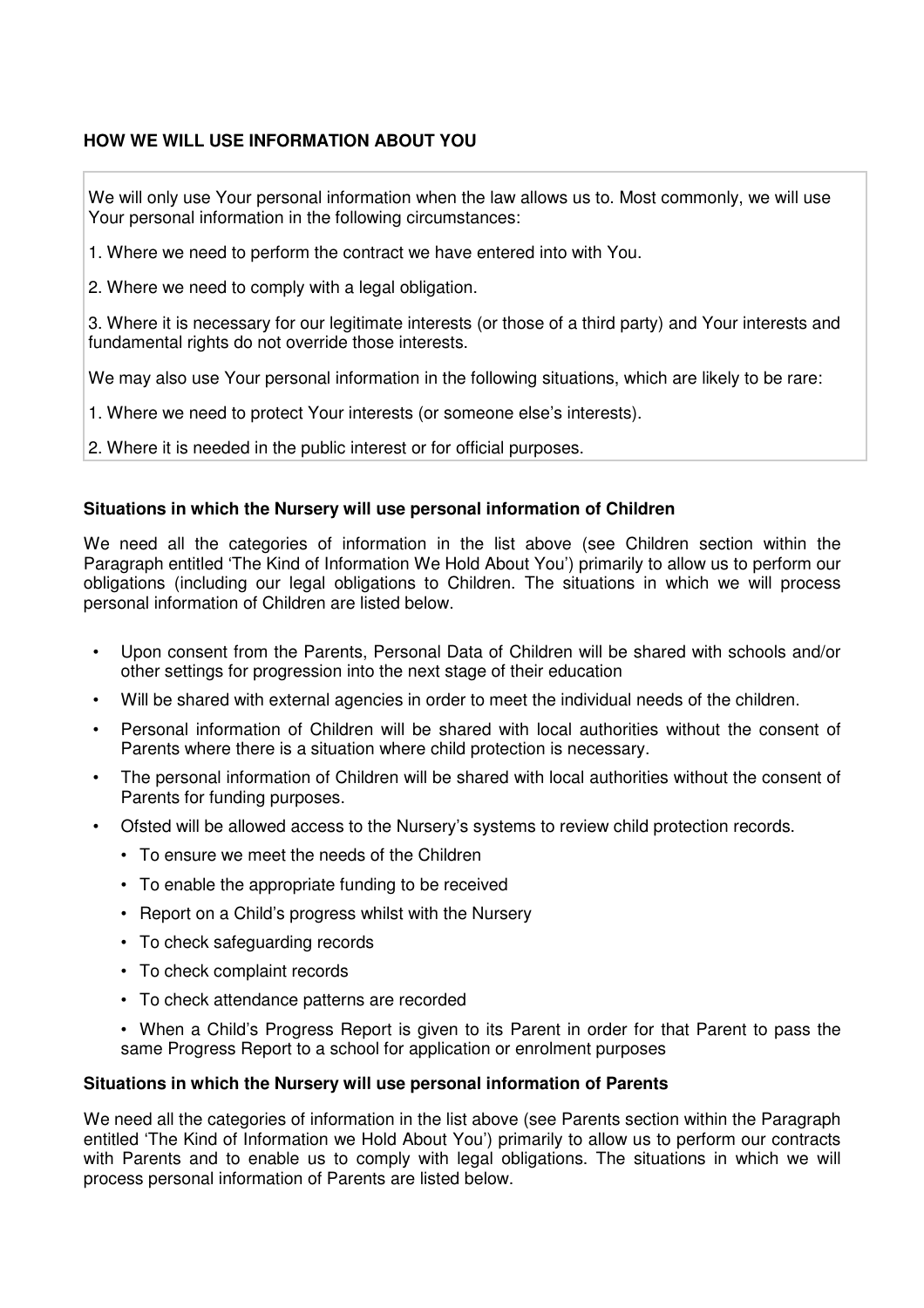- The personal information of Parents will be shared with local authorities without the consent of Parents for funding purposes.
- To report on a Child's attendance
- To be able to contact a Parent or a Child's emergency contact about their Child
- To ensure nursery fees are paid

#### **If Parents fail to provide personal information**

If Parents fail to provide certain information when requested, we may not be able to perform the respective contracts we have entered into with Parents, or we may be prevented from complying with our respective legal obligations to Children and Parents.

#### **Change of purpose**

We will only use Your personal information for the purposes for which we collected it, unless we reasonably consider that we need to use it for another reason and that reason is compatible with the original purpose. If we need to use Your personal information for an unrelated purpose, we will notify the Parent, as is appropriate in the circumstances, and we will explain the legal basis which allows us to do so.

Please note that we may process a Child's or a Parent's personal information without their respective knowledge or consent, as relevant to the circumstances, in compliance with the above rules, where this is required or permitted by law.

## **HOW WE USE PARTICULARLY SENSITIVE PERSONAL INFORMATION**

"Special categories" of particularly sensitive personal information require higher levels of protection. We need to have further justification for collecting, storing and using this type of personal information. We have in place an appropriate policy document and safeguards which we are required by law to maintain when processing such data. We may process special categories of personal information in the following circumstances:

1. In limited circumstances, with Parent explicit written consent.

2. Where it is needed in the public interest, such as for equal opportunities monitoring

Less commonly, we may process this type of information where it is needed in relation to legal claims or where it is needed to protect a Child or a Parents' interests (or someone else's interests) and the Child or Parent as is appropriate is not capable of giving consent, or where the Parent has already made the information public.

## **DATA SHARING**

We may have to share Child or Parent data with third parties, including third-party service providers We require third parties to respect the security of Your data and to treat it in accordance with the law.

#### **Why might the Nursery share Child or Parent personal information with third parties?**

We will share Your personal information with third parties where required by law, where it is necessary to administer the working relationship with You or where we have another legitimate interest in doing so.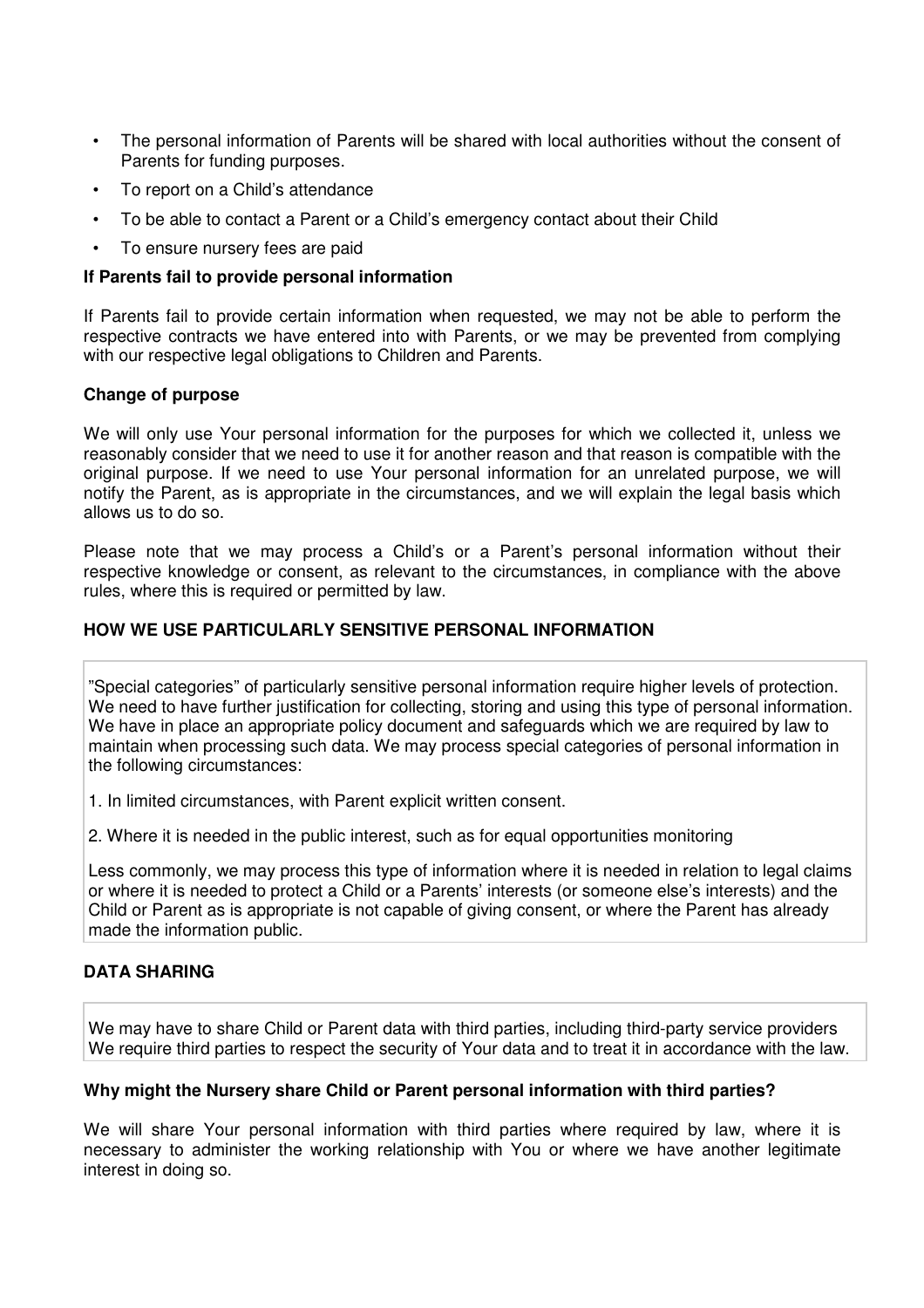### **Which third-party service providers process my personal information?**

"Third parties" includes third-party service providers (including contractors and designated agents), local authorities, regulatory bodies, other settings and schools. The following third-party service providers process personal information about you for the following purposes:

- Local Authorities for funding and monitoring reasons (e.g. equal opportunities and uptake of funded hours)
- Regulatory bodies for ensuring compliance and the safety and welfare of the children
- Schools and other early years settings to provide a successful transition by ensuring information about the child's progress and current level of development and interests are shared

#### **How secure is my information with third-party service providers and other entities in our group?**

All our third-party service providers and other entities in the group are required to take appropriate security measures to protect Your personal information in line with our policies. We do not allow our third-party service providers to use Your personal data for their own purposes. We only permit them to process Your personal data for specified purposes and in accordance with our instructions.

#### **What about other third parties?**

We may share Your personal information with other third parties, for example in the context of the possible sale or restructuring of the business. In this situation we will, so far as possible, share anonymised data with the other parties before the transaction completes. Once the transaction is completed, we will share Your personal data with the other parties if and to the extent required under the terms of the transaction.

We may also need to share Your personal information with a regulator or to otherwise comply with the law.

#### **DATA RETENTION**

#### **How long will you use my information for?**

We will only retain Your personal information for as long as necessary to fulfil the purposes we collected it for, including for the purposes of satisfying any legal, accounting, or reporting requirements. Details of retention periods for different aspects of your personal information are available in our retention policy which is available from the manager. To determine the appropriate retention period for personal data, we consider the amount, nature, and sensitivity of the personal data, the potential risk of harm from unauthorised use or disclosure of Your personal data, the purposes for which we process Your personal data and whether we can achieve those purposes through other means, and the applicable legal requirements.

In some circumstances we may anonymise Your personal information so that it can no longer be associated with You, in which case we may use such information without further notice to You. Once you are no longer benefiting from the Nursery's services as a Parent or child, as is appropriate, we will retain and securely destroy your personal information in accordance with our data retention policy **OR** applicable laws and regulations.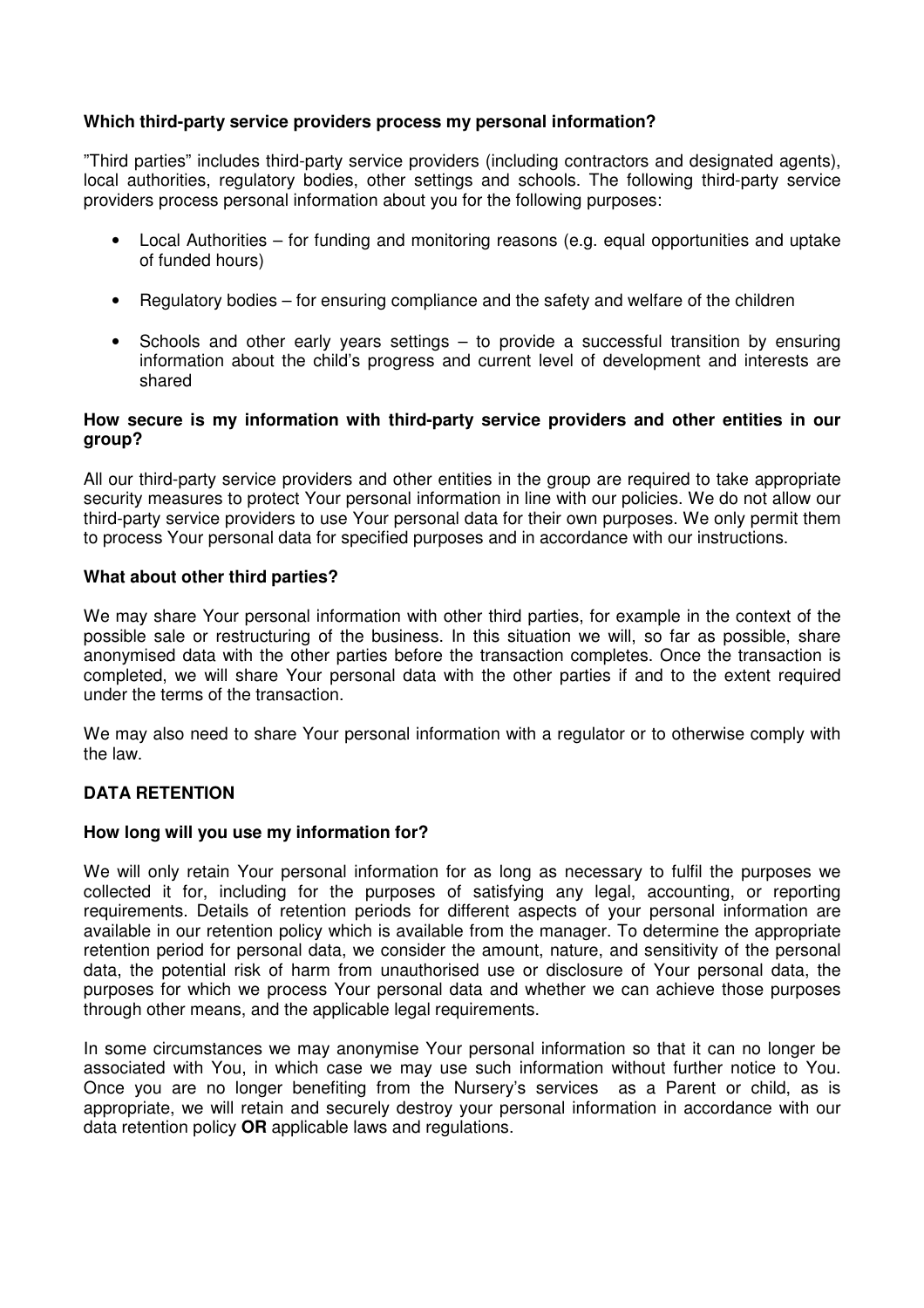## **RIGHTS OF ACCESS, CORRECTION, ERASURE, AND RESTRICTION**

#### **Your duty to inform us of changes**

It is important that the personal information we hold about You is accurate and current. Please keep us informed if Your personal information changes during your working relationship with us.

#### **Your rights in connection with personal information**

Under certain circumstances, by law You have the right to:

- **Request access** to Your personal information (commonly known as a "data subject access request"). This enables You to receive a copy of the personal information we hold about You and to check that we are lawfully processing it.
- **Request correction** of the personal information that we hold about You. This enables You to have any incomplete or inaccurate information we hold about You corrected.
- **Request erasure** of your personal information. This enables Employees or Parents to ask us to delete or remove personal information where there is no good reason for us continuing to process it. You also have the right to ask us to delete or remove Your personal information where You have exercised Your right to object to processing (see below).
- **Object to processing** of Your personal information where we are relying on a legitimate interest (or those of a third party) and there is something about Your particular situation which makes You want to object to processing on this ground.
- **Request the restriction of processing** of Your personal information. This enables Employees or Parents, as is appropriate, to ask us to suspend the processing of personal information about You for example if You want us to establish its accuracy or the reason for processing it.
- **Request the transfer** of Your personal information to another party.

If You want to review, verify, correct or request erasure of Your personal information, object to the processing of Your personal data, or request that we transfer a copy of Your personal information to another party, please contact the manager in writing.

#### **No fee usually required**

You will not have to pay a fee to access Your personal information (or to exercise any of the other rights).

#### **What we may need from You**

We may need to request specific information from You to help us confirm your identity and ensure Your right to access the information (or to exercise any of Your other rights). This is another appropriate security measure to ensure that personal information is not disclosed to any person who has no right to receive it.

#### **RIGHT TO WITHDRAW CONSENT**

In the limited circumstances where You may have provided Your consent to the collection, processing and transfer of Your personal information for a specific purpose, You have the right to withdraw Your consent for that specific processing at any time. To withdraw Your consent, please contact the Data Controller, Louise McGarry. Once we have received notification that You have withdrawn Your consent, we will no longer process Your information for the purpose or purposes You originally agreed to, unless we have another legitimate basis for doing so in law.